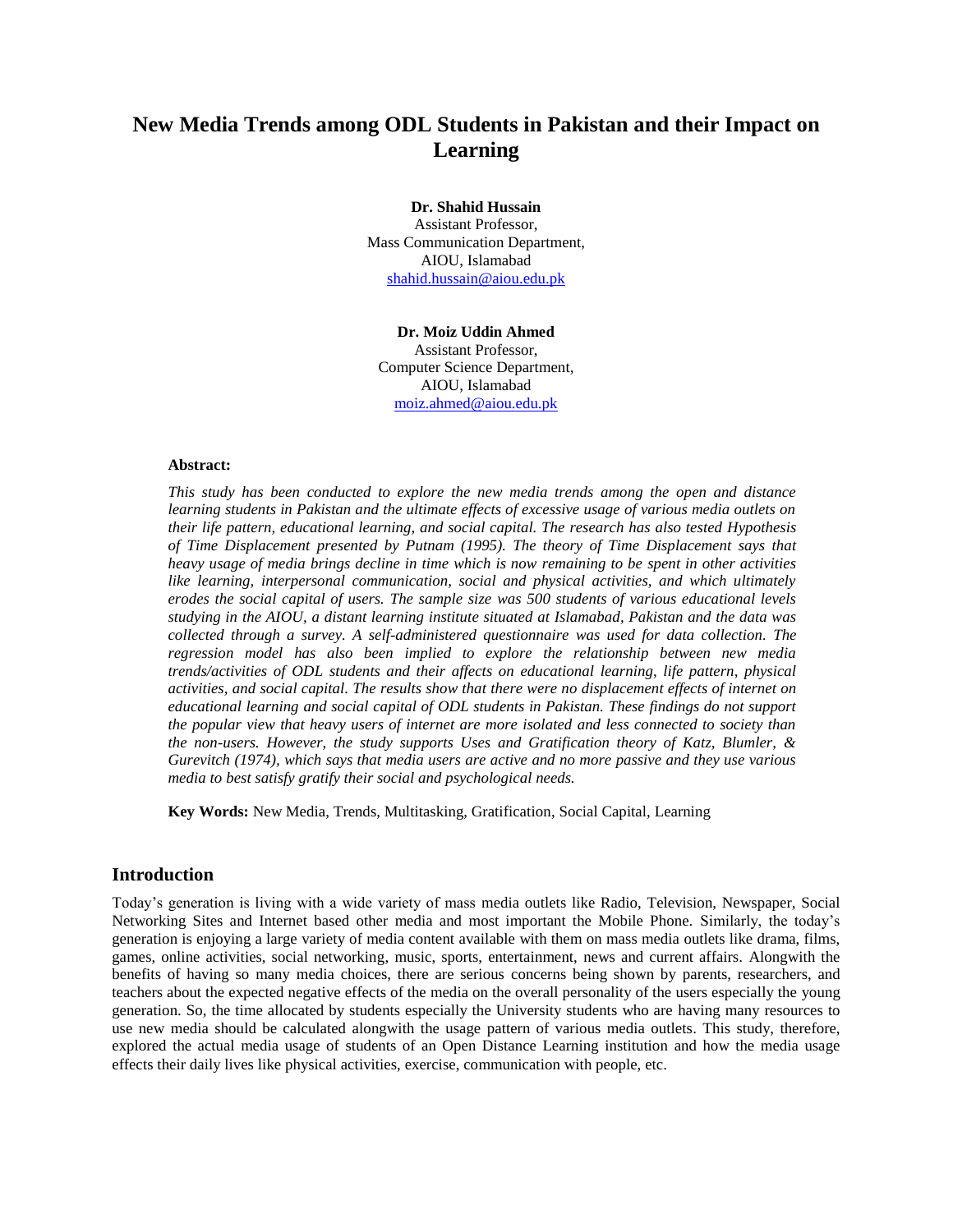Robinson, Kestnbaum, Neustadtl, & Alvarez, (2000), concluded that 'Time' is the most important thing we must explore when we want to study the new media technology's effects on older activities. For example, the displacement effects of radio on newspapers were explored (Lazarsfeld, 1940) and similarly displacement effects of television on older media activities were also analyzed (Kaplan, 1978; James & Wotring, 1995).

The present study also investigated the Putnam's Hypothesis of Time Displacement regarding the media effects on social capital like relations with family, friends, relatives, neighbours and colleagues, exercises, games, etc. So, this study alongwith time budget also investigated new media trends but investigated the media effects on level of educational learning, health, physical activities, relationship with people and the feeling of loneliness (Putnam, 1995).

## **Objectives of Study**

- 1. To explore time spent by University students in using various media.
- 2. To explore new media trends among students.
- 3. To study new media's effects on students' educational learning, and social capital.

### **Significance of Study**

The study is very beneficial in analyzing the media using patterns of University students in an open and distance learning environment and their effects on their educational learning. The research will be beneficial for the policy makers to limit the bad effects of the ICTs, which alongwith many opportunities also hold many threats to the well being of the users.

## **Research Questions**

Following are the Research Questions of the study:

- **R.** Q. 1: How much time the ODL students spend in using the various media outlets?
- **R. Q. 2:** What are the new media trends among the ODL students in Pakistan?
- **R. Q. 3:** What is the affect of internet on Social Capital of ODL students?<br>**R. O. 4:** What is the relationship between internet use by ODL students an
- What is the relationship between internet use by ODL students and their educational Learning?

## **Literature Review**

The use of internet though brings many benefits and merits for its users but also brings alongwith it many threats like time invested in exposure to improper contents and wastage of time instead of using that precious time in research, education, information, exercise, socializing and enhancing social capital (Turrow, 1999).

Robinson (1969) says that the television has consumed much of our time from our daily schedule. When television came into our lives, so many researches were done to explore the displacement of leisure activities of television audience (Williams & Boyes, 1986; Schramm, Lyle, & Parker, 1961).

Robinson (1990a, 1990b) points that on average a user from his daily time budget gives 3 hours to television watching and also concluded that the television watching gets about 40% time out of daily budget of its users. Similarly, according to Kumar and Kaur (2006), internet is very useful and beneficial. Panda and Sahu (2003) conducted a research, which shows that students in colleges mostly use Internet for online demonstrations. Jagboro (2003) concludes that in Nigeria, the people mostly use internet based media for email and education.

Similarly, when we talk about internet, the talk about Social networking sites is must which are changing the social lives of the users and even the uses have re-scheduled their life style. Actually, the students at university level are usually seen and observed wasting their daily time budget in social media and non physical activities and even displacing their precious time to be invested in educational learning (Inkingrey).

## **Internet Use and Social Capital**

According to Parks and Roberts (1998), nowadays internet users mostly get support and social interaction through websites. According to Nie and Erbring (2000), youth under the age of 25 mostly use the internet. Nie (2001) highlighted that face to face communications was found reduced among the heavy internet users as was found by Putnam (1995).

Izenberg and Lieberman (1998) stated that physical activities can be displaced by the internet use. Similarly, many researchers also highlighted that internet based new media can erode the relationship and result in isolation of the users in the society (Nie and Erbring, 2000; Carlson, Chan, Chan, Kurato, Soong, & Yang, 1999). Similarly, Moody (2001) highlighted heavy use of internet brings loneliness in the lives of internet users.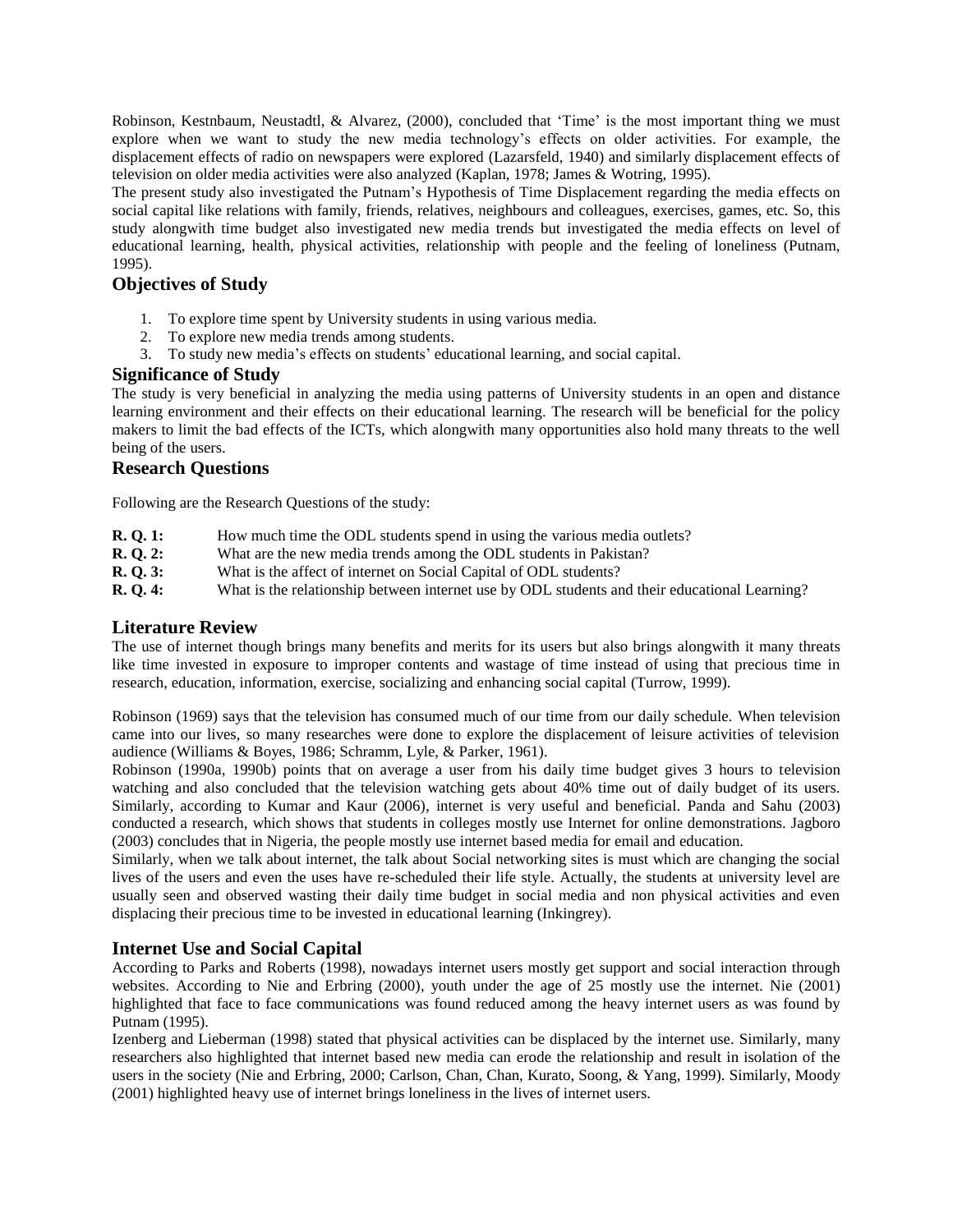Nie and Erbring (2000) concluded that with the increase in the usage of the internet, the social contacts of the users get reduced and ultimately the relationships with family, relatives, friends, and other people in contact get reduced and thus reducing the social capital. While Wellman (2001) says contrary to what Nie and Erbring (2000) say and concludes that internet increases that community relations and social capital.

## **Theoretical Framework**

Following is the theoretical framework of study:

## **Uses and Gratification Theory**

This theory has been developed by Elihu Katz, Michael Gurevitch and Jay Blumber in 1970s. They stated that the audience of the mass media is active and not passive contrary to the previous powerful effects theory of mass communication. So, according to Blumler and Katz, the users of mass media select the medium for exposure which gratifies their social and psychological needs the best (Blumler and Katz, 1974). The theory of uses and gratification of Katz states "What people do to the media?"

Similarly, Wimmer and Dominick (1994) argued that uses and gratification theory takes the view point of users of the mass media. So, the theory explains how the users of media go for particular media outlets to best gratify the media needs.

## **Time Displacement Theory**

The theory was first discussed by Putnam (1995a, 1995b). Robert Putnam said social capital is the most pivotal thing for social bonding and maintaining social relationships in society. He further elaborated that the social capital gets erode when the users of media allocate too much time to the media activities and displace their time which was previously allocated to more important things like social events, interpersonal communication, social movements, interaction with people, education and helping each other in social and personal matters.

The theory explains that how the new kind of the activities may displace older activities causing the great decline in the older activities like social relations, exercise, and feeling of loneliness etc. Robert Putnam (1995) studied that in America, social capital was found eroded and diminished due to heavy television watching, which ultimate resulted that people were found living in isolation with feeling of loneliness as they were away from movie theatres, physical activities, bowling leagues, clubs, social gatherings and the interpersonal communication.

## **Hypotheses**

Following are the Hypotheses of study:

- **Hypothesis 1:** Exposure to Internet by university students in an Open and Distance Learning atmosphere would greatly affect them towards Social Capital.
- **Hypothesis 2:** Exposure to Internet by university students in an Open and Distance Learning atmosphere would greatly affect their Life Patterns and Educational Learning.

## **Method**

For this particular research study, the researcher used survey research method. Therefore, a well structured questionnaire was prepared to get data from sample i.e. students of various educational levels of AIOU. The questions were relating to the demography, media use habits, media trends, and media effects on social capital and educational learning of the students. First of all a pilot study was conducted and after removing the discrepancies in the questionnaire and making it more robust, the final data collection was carried out. The collected data was analyzed by applying appropriate statistics. The SPSS version 16 has been applied to analyse the data and generate the results. Due to time and financial constraints, a sample of 500 was selected through convenience sampling technique for filling the questionnaire and collecting the required data.

### **Data Analysis**

The survey of young female and male students studying in an open distance learning institution has brought to light several important findings and results about the new media trends among the university students.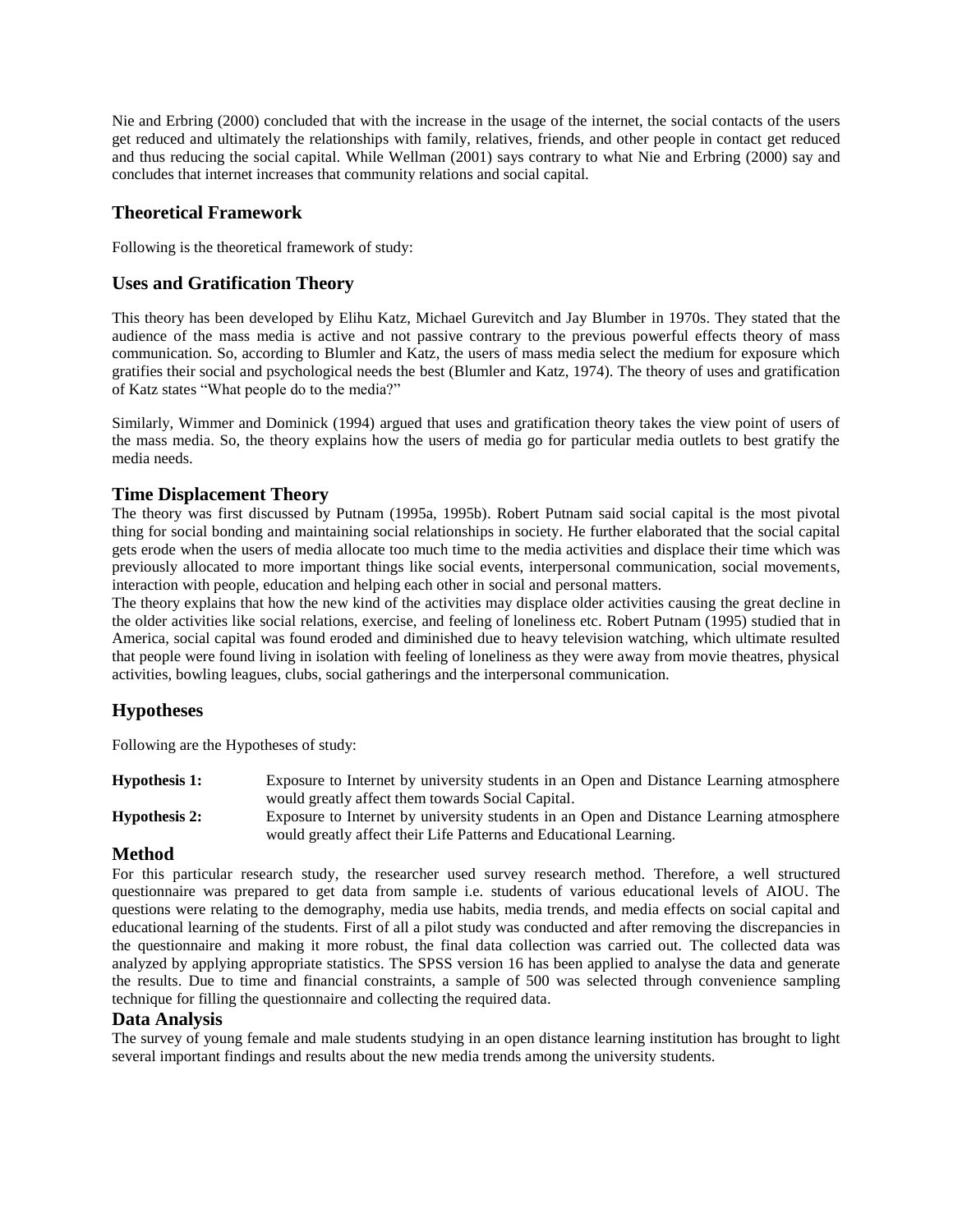### **Exposure to Various Media - Time Budget**

Table 1 tells us about the time spent by ODL students in using different media like radio, newspaper, internet, television and social networking sites. It can be observed that majority was giving one to two hour to television while majority of ODL students was giving less than one hour to radio.

Similarly, ODL university students' majority was giving less than one hour to newspapers' reading. Likewise, a maximum students' percentage was giving one to two hours each to internet and social networking sites.

|                          | <b>MEDIA EXPOSURE</b> |       |                  |          |            |
|--------------------------|-----------------------|-------|------------------|----------|------------|
| TIME SPENT PER DAY       | TV                    | Radio | <b>Newspaper</b> | Internet | <b>SNS</b> |
| <b>More than 4 hours</b> | 032                   | 06    | 06               | 100      | 039        |
| 3 to 4 hours             | 055                   | 016   | 016              | 081      | 041        |
| 2 to 3hours              | 095                   | 036   | 015              | 090      | 060        |
| 1 to 2hours              | 180                   | 048   | 101              | 130      | 178        |
| 1 hour or less           | 110                   | 270   | 302              | 084      | 153        |
| <b>No Exposure</b>       | 022                   | 124   | 060              | 021      | 029        |

*Table 1: Exposure to Media - Time budget*

The above table elaborates that internet was heavily used than other media since majority of respondents were using it for four hours or above and similarly another majority used it for more than three hours upto four hours.

**R. Q. 1:** How much time the ODL students spend in using the various media outlets? **Answering R.O. 1:** Table 1 elaborates answer to Research Question 1, which shows that how the TV,

Radio, Newspapers and SNS were used.

## **Youth's Media Trends**

Table 2 gives detail s about new media trends among university students as regards to their Demography. The Table explains that the Multitasking Trend was found present in both Male and Female students of the ODL institution, but its extent was not large. However, it was found a little more among Female than Male students. It is important to note that the Trend of visiting Net Cafes was found too much diminished among the female as well as male students of the university. However, the Mobile Phone was given a great priority by both female and male respondents.

|                          | <b>MEDIA TRENDS</b>                                      |      |                                                  |      |                                                        |             |  |
|--------------------------|----------------------------------------------------------|------|--------------------------------------------------|------|--------------------------------------------------------|-------------|--|
| <b>DEMOGRAPHY</b>        | Remain online while watching<br>TV or listening to Radio |      | <b>Frequency of Visiting</b><br><b>Net Cafes</b> |      | <b>How Important is</b><br><b>Mobile Phone for you</b> |             |  |
|                          | Low                                                      | High | Low                                              | High | Low                                                    | <b>High</b> |  |
| <b>Gender</b>            |                                                          |      |                                                  |      |                                                        |             |  |
| Male                     | 170                                                      | 104  | 240                                              | 34   | 47                                                     | 227         |  |
| Female                   | 120                                                      | 106  | 199                                              | 27   | 49                                                     | 177         |  |
| <b>Marital Status</b>    |                                                          |      |                                                  |      |                                                        |             |  |
| Married                  | 75                                                       | 37   | 98                                               | 14   | 25                                                     | 90          |  |
| Un-Married               | 215                                                      | 171  | 345                                              | 43   | 75                                                     | 310         |  |
| <b>Educational Level</b> |                                                          |      |                                                  |      |                                                        |             |  |
| Intermediate             | 60                                                       | 62   | 100                                              | 22   | 30                                                     | 92          |  |
| Bachelor                 | 132                                                      | 79   | 185                                              | 26   | 46                                                     | 165         |  |
| <b>Masters</b>           | 75                                                       | 58   | 123                                              | 10   | 20                                                     | 113         |  |
| MS/MPhil                 | 20                                                       | 03   | 20                                               | 03   | 05                                                     | 18          |  |
| PhD                      | 07                                                       | 04   | 10                                               | 01   | 0 <sub>1</sub>                                         | 10          |  |

#### *Table 2: Youth's Media Trends*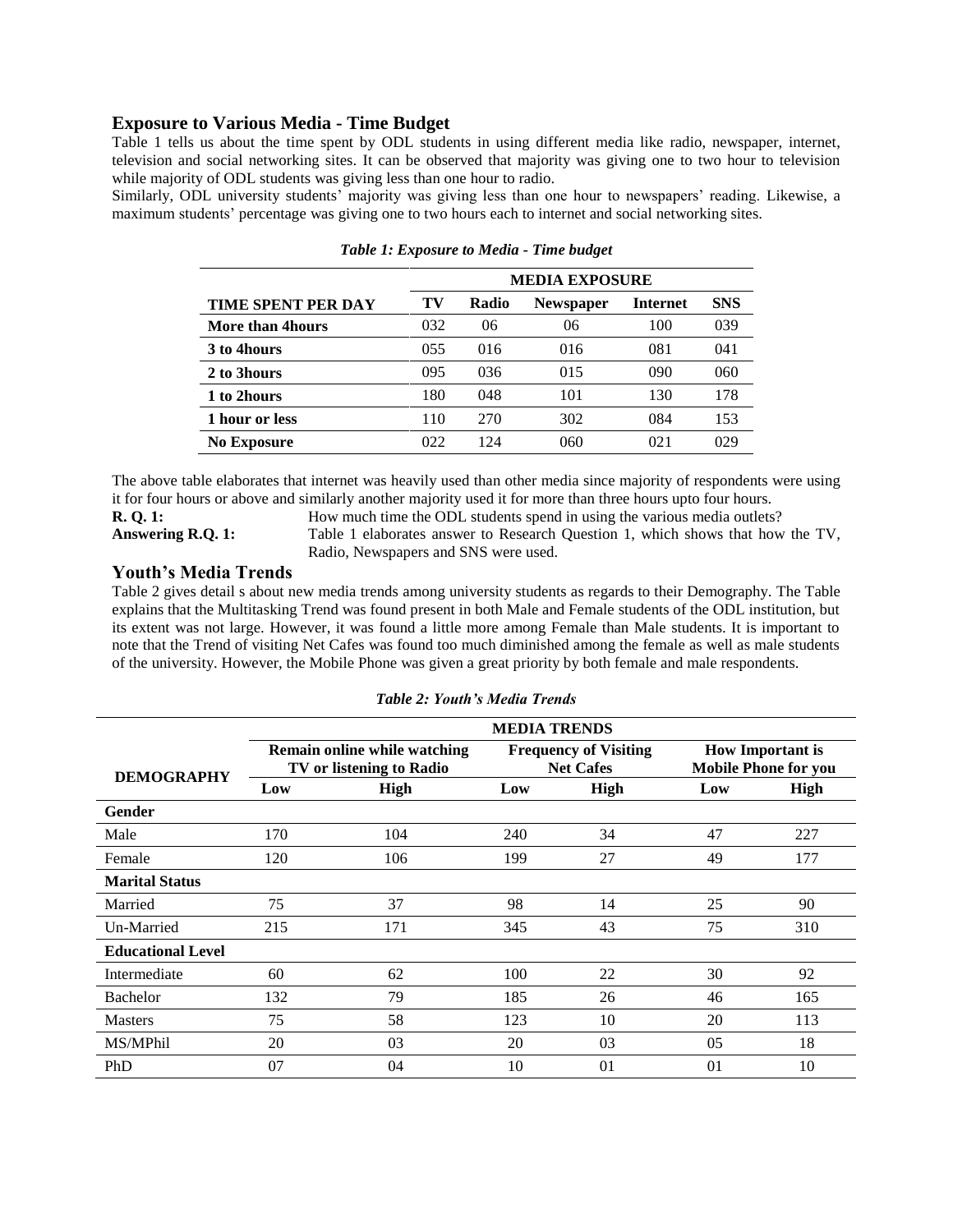Similarly, the Multitasking Trend was found present in both Married and Un-Married students but it was not very great and it was found a little more in Un-Married than the Married respondents of the study. Visiting Net Cafes was found very low among un-married and married students. While the mobile phone was again found most important by both categories of marital status.

Multitasking was more in Intermediate students and least among students of MS/MPhil level. The students of all educational level were not visiting Net Cafes and Mobile Phone was again given top priority by all educational levels' students. Overall, trend of the Multitasking was not common among the University students and Net Cafes trend was found diminished among the University students. However, there was a great priority given to mobile phone by the university students.

**R. Q. 2:** What are the new media trends among the ODL students in Pakistan? **Answering R.Q. 2:** We can trace the answer from Table 2, which shows that Multitasking was not found common among students to a great extent. Trend of visiting Net Cafes was also found diminishing. However, mobile phone was considered very important.

### **Internet Use and Social Capital**

The results of the Multiple Regression in Table 3 shows that criterion variable in this model is 'Exposure to Internet'. The F value (03.10) and Sig. (.007) of ANOVA indicate that model is significant.

| Table 3: Internet Use and Social Capital (Multiple Regression Model) |  |  |
|----------------------------------------------------------------------|--|--|
|----------------------------------------------------------------------|--|--|

| Multiple-R:0.18, R-Square: 0.037<br>Standard-Error: 0.890,   |          |                       |                     |          |       |
|--------------------------------------------------------------|----------|-----------------------|---------------------|----------|-------|
| $F\text{-}Value:03.10, p=0.007$                              |          |                       |                     |          |       |
|                                                              | Df       | <b>Sum of Squares</b> | <b>Mean Squares</b> |          |       |
| <b>Regression</b>                                            | 007      | 019.000               | 03.000              |          |       |
| <b>Residual</b>                                              | 0492     | 0385.160              | 00.800              |          |       |
| <b>Variables</b>                                             | B        | SE B                  | <b>Beta</b>         | Т        | Sig.  |
| Daily face to face communication<br>with Parents             | $-0.040$ | 0.050                 | $-0.032$            | $-0.560$ | 0.550 |
| Daily face to face communication<br>with Siblings            | 0.036    | 0.048                 | 0.040               | 0.801    | 0.461 |
| New Media has decreased<br>Physical Interaction with Friends | 0.071    | 0.058                 | 0.071               | 1.231    | 0.250 |

#### **Dependent-Variable:**Exposure to Internet

**Unstandardized-Coefficients-Equation:** Exposure to Internet=03.900+(0.-0.040xDaily face to face communication with Parents) +  $(0.036x$ Daily face to face communication with Siblings) +  $(-0.071x)$ New Media has decreased Physical Interaction with Friends)

There was not found any positive relationship between criterion variable and predictors; i.e. Daily face to face communication with Parents, Daily face to face communication with Siblings, and New Media has decreased Physical Interaction with Friends. Multiple Regression analysis infers that Internet use does not have any significant effect on Social Capital of students in an open and distant learning environment.

Thus **Hypothesis 1 (Exposure to Internet by university students in an Open and Distance Learning atmosphere would greatly affect them towards Social Capital)** was not supported.

**R. Q. 3:** What is the affect of internet on Social Capital of ODL students?<br>Answering R.Q. 3: According to Table 4, there was not found any significant affect According to Table 4, there was not found any significant affect of internet on social capital of ODL students.

### **Effect of Internet on Learning and Life Pattern**

Multiple Regression in Table 4 shows that the computed values of F (06.010) and Sig. (.001) of ANOVA is indicating that model is significant and 24 percent variability  $(R^2=0.054)$  in criterion variable was overall explained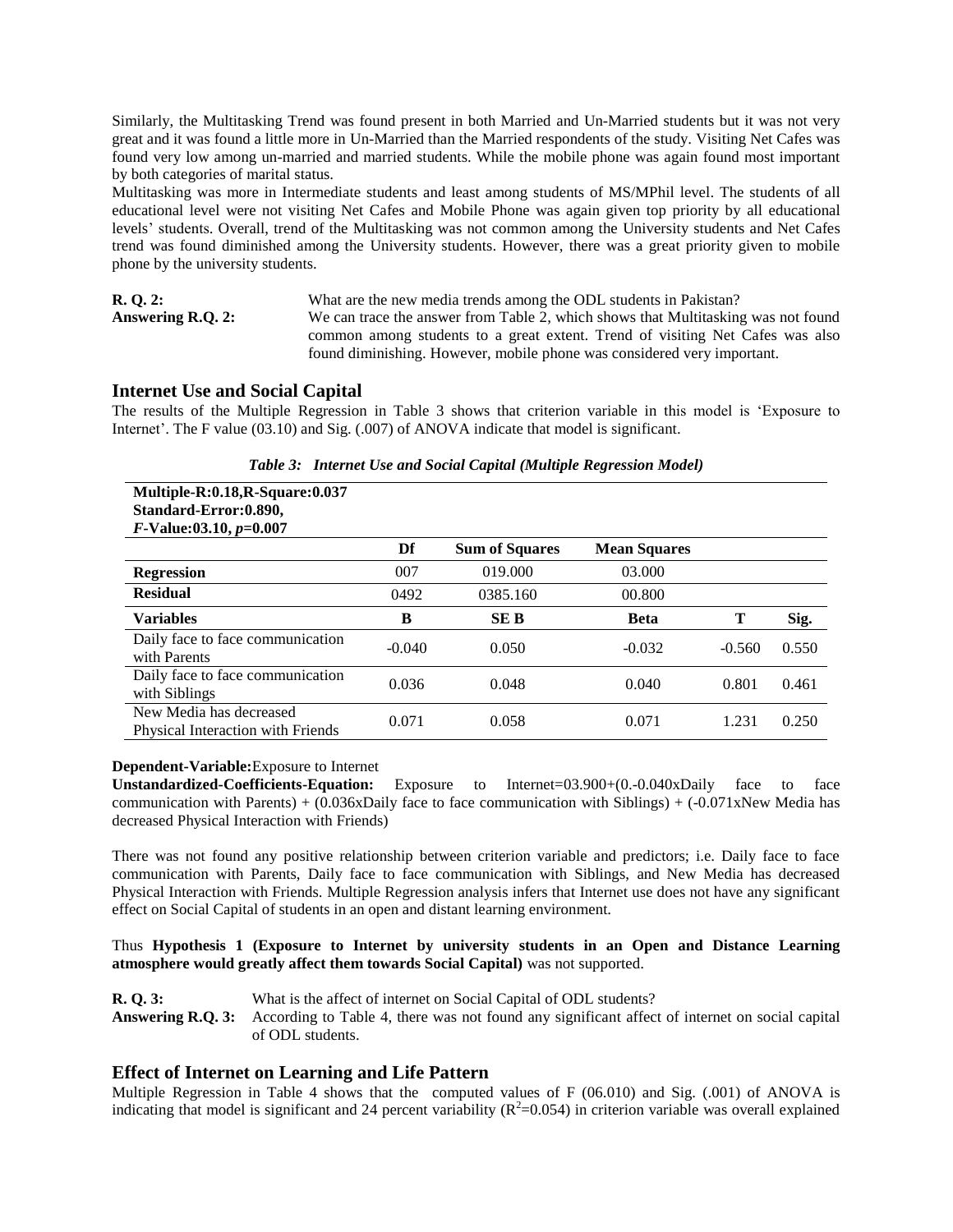by predictors. There was a positive relationship between criterion variable and 'Internet has affected Health'. However, relationship of other predictors was not found significant with criterion variable.

The result infers that Internet use has affected pattern of physical activities /games of students in an open and distance learning environment, however, it has no significant effect on Educational Learning, Health, and Loneliness Emotions among the students.

| <b>Multiple-R: 0.240, R-Square:0.054</b><br>Standard-Error: 0.881<br><i>F</i> -Value: 06.010 $p=0.001$ |          |                       |                     |          |       |
|--------------------------------------------------------------------------------------------------------|----------|-----------------------|---------------------|----------|-------|
|                                                                                                        | Df       | <b>Sum of Squares</b> | <b>Mean Squares</b> |          |       |
| <b>Regression</b>                                                                                      | 007      | 021.436               | 04.124              |          |       |
| <b>Residual</b>                                                                                        | 0491     | 402.100               | 0.843               |          |       |
| <b>Variables</b>                                                                                       | B        | <b>SEB</b>            | <b>Beta</b>         | Т        | Sig.  |
| Internet has disturbed Educational<br>Learning                                                         | $-0.074$ | 0.047                 | $-0.082$            | $-1.808$ | 0.081 |
| Internet has affected Health                                                                           | 0.007    | 0.052                 | 0.008               | 0.116    | 0.809 |
| Internet has disturbed Physical<br>Activities                                                          | 0.201    | 0.051                 | 0.165               | 4.012    | 0.002 |
| Internet has resulted in Loneliness<br>Emotions                                                        | 0.045    | 0.054                 | 0.065               | 0.900    | 0.502 |

### *Table 4: Internet effects on Learning and Life Pattern (Multiple Regression Model)*

#### **Dependent-Variable:**Exposure to Internet

**Unstandardized-Coefficients-Equation:** Exposure to Internet=4.001+(-0.074xInternet has disturbed Educational Learning)+(0.007xInternet has affected Health)+(.0201xInternet has disturbed Physical Activities)+(0.045xInternet has resulted in Loneliness Emotions)

Thus **Hypothesis 2 (Exposure to Internet by university students in an Open and Distance Learning atmosphere would greatly affect their Life Patterns and Educational Learning)** was not supported except for Physical Activities.

**R.Q. 4:** What is the relationship between internet use by ODL students and their educational Learning? **Answering R.Q. 4:** No negative effects on educational Learning of ODL students have been found due to internet use.

### **Findings**

The study has not predicted any displacement effect of internet on social capital of university students. The findings do not support Time Displacement Hypothesis. However, the Uses and Gratification theory by Katz, Blumler, & Gurevitch (1974) has been seconded and supported by the present study. So it is once again evident from this particular study that people use various media to gratify their needs.

The results show that majority of students was getting exposure to the television for one to two hours, and majority was listening Radio for even less than one hour per day. Newspaper was also read very less*.*Similarly, internet and networking sites were mostly used by students for *Above 1 hour upto 2 hours*.

Trend of Multitasking was present among university students but its extent was not very large. Trend of visiting Net Cafes was found very low. It is worth-mentioning here that few years back,the trend of net cafes was very popular in the country. This study also found that the Mobile Phone was given very great priority by the university students irrespective of their demography. University students were mostly using PC for internet. Tablet was not used highly by students. The use of Mobile Phone for internet was also found.

Similarly, Multiple Regression elaborates that exercise/games was badly affected by internet use, however, affect of internet were not found on social capital, educational learning, health,feeling of loneliness and eating disorders.

Summarizing, this study has not supported Robert Putnam (1995a; 1995b) Time Displacement Hypothesis. However, study supports Uses and Gratification theory of Katz, Blumler, & Gurevitch (1974).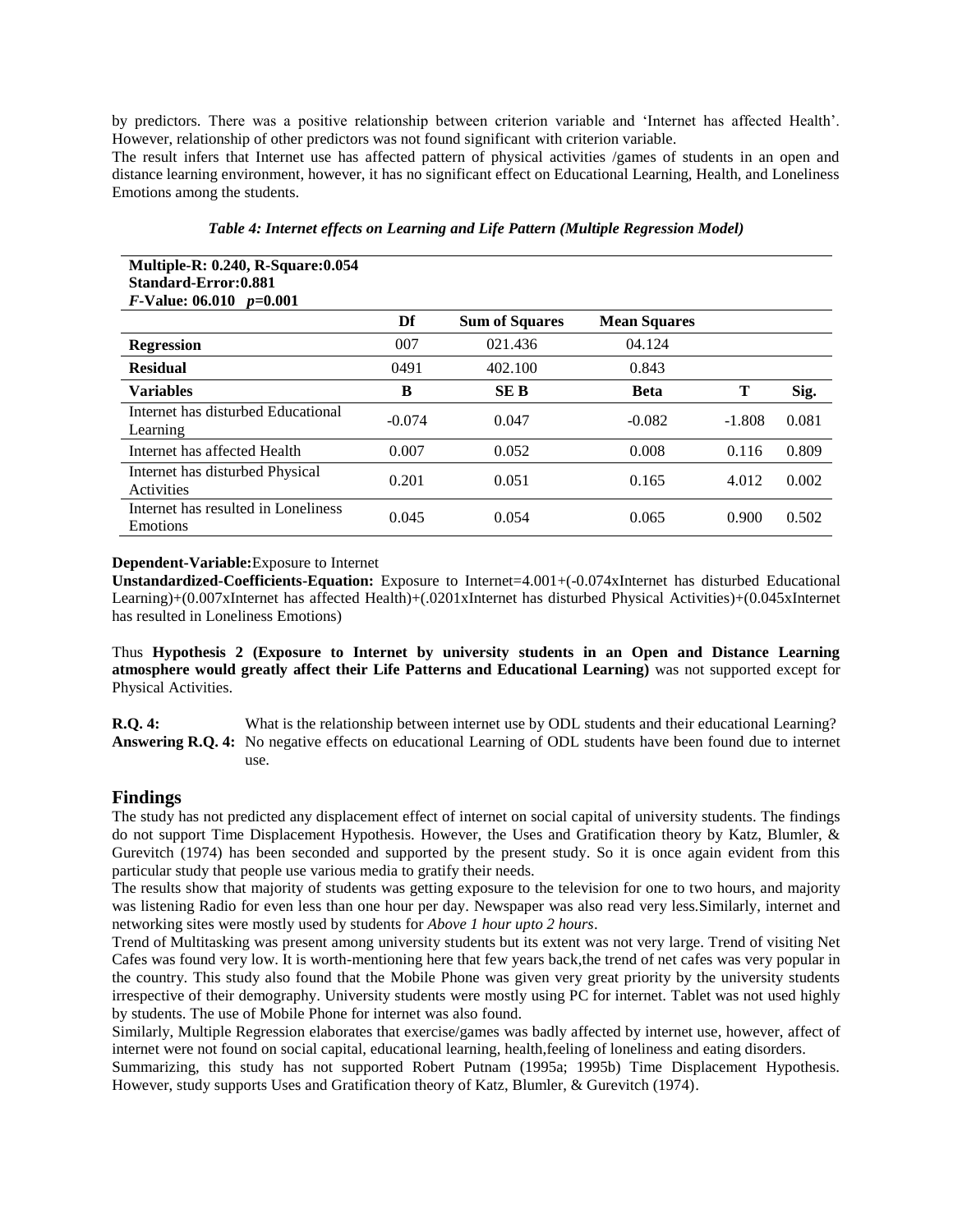#### **References**

- Blumler, J. G., Katz, E. (1974). Uses of Mass Communications: Current Perspectives on Gratifications Research, Sage, Beverly Hills, CA.
- Carlson, J., Chan, A., Chan, J., Kurato, Y., Soong, C., & Yang, J. (1999). The Influence of Technology on Families: An Asian Perspective. Family Journal, 7, 231-236.
- Huston, A. C., Wright, J. C., Marquis, J., & Green S. B. (1999). How Young Children Spend their Time: Television and Other Activities. Developmental Psychology, 35, 912-925.
- Izenberg, N. & Lieberman, D. (1998). The Web, Communication Trends, and Children's Health. Clinical Pediatrics, 37, 397-404.
- Jagboro, K. O. (2003). A Study of Internet Usage in Nigerian Universities: A Case Study of Obafemi Awolowo University, Ile-Ife, Nigeria. First Monday 8 (2). Available: http://firstmonday.orgissues/issue82/jagboro/index.html
- James, M. L., & Wotring, C. E. (1995). An Exploratory Study of the Perceived Benefits of Electronic Bulletin Board Use and Their Impact on Other Communication Activities. Journal of Broadcasting & Electronic Media, 39, 30-50.
- Kaplan, S. J. (1978). The Impact of Cable Television Services on the Use of Competing Media. Journal of Broadcasting, 22, 155-165.
- Katz, E., Jay Blumler and Michael Gurevitch (1974). The Use of Mass Communication. Beverly Hills, California: Sage.
- Kumar, R., & Kaur, A. (2006). Internet use by teachers and students in engineering colleges of Punjab, Haryana, and Himachal Pradesh States of India: An analysis. Electronic Journal of Academic and Special Librarianship, 7(1). Retrieved June 20, 2014, from [http://southernlibrarianship.icaap.org/content/v07n01/kumar\\_r01.htm](http://southernlibrarianship.icaap.org/content/v07n01/kumar_r01.htm)
- Lazarsfeld, P. F. (1940). Radio and the Printed Page: An Introduction to the Study of Radio and its Role in the Communication of Ideas. New York, Duell, sloan and Pearce.
- Moody, E. J. (2001). Internet use and its relationship to loneliness. Cyber Psychology & Behavior, 4, 393-397.
- Nie, N. H., & Erbring, L. (2000). Stanford Institute for the Quantitative Study of Society. (2000, February 17). Internet and Society: A Preliminary Report. Retrieved December 27, 2013 from: [http://www.stanford.edu/group/siqss/Press\\_Release/internetStudy.html.](http://www.stanford.edu/group/siqss/Press_Release/internetStudy.html)
- Nie, N. H. (2001). Sociability, Interpersonal Relations, and the Internet: Reconciling Conflicting Findings. American Behavioural Scientist, 45, 420–435.
- Panda, K. C.., & Sahu, N. K. (2003). Use of Internet in the Engineering College of Orissa: An analysis. Conference, Mapping Technology on Libraries and People. Ahemdabad, India : Proceedings of the 1st International Conference on Mapping Technology on Libraries and People. pp 619-631.
- Parks, M. & Roberts, L. (1998). 'Making MOOsic': The Development of Personal Relationships Online and a Comparison to their Offline Counterparts. Journal of Social and Personal Relationships, 15, 517-537.
- Putnam, R. D. (1995a). Bowling Alone: America's Declining Social Capital. Journal of Democracy, 6 (1), 65-78.
- Putnam, R. D. (1995b). Tuning In, Tuning Out: The Strange Disappearance of Social Capital in America. PS: Political Science & Politics, 28, 664-683